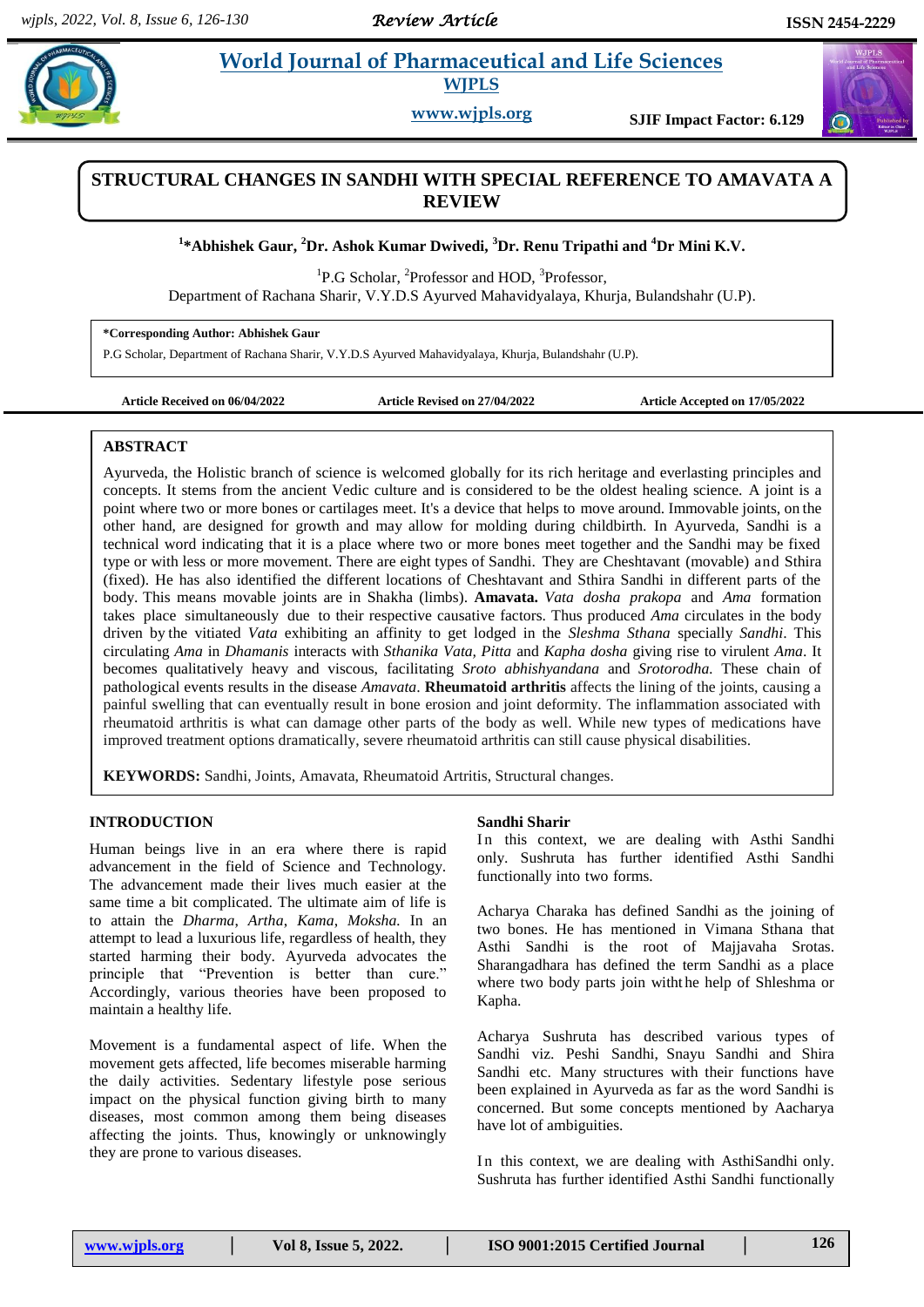into two forms. They are Cheshtavant (movable) and Sthira (fixed). He has also identified the different locations of Cheshtavant and Sthira Sandhi in different parts of the body This means movable joints are in Shakha (limbs), Hanu (temporomendibular) and Kati (intervertebral regions) while others are fixed. Thus, it can be said that the joints in between Kapalasthi are Sthira (fixed). Though the Hanusandhi (temporomandbularjoint) is in between Kapalasthi, but it is a movable joint which is an exception. Similarly intervertebral joints are formed in between Valayasthi which are a little Cheshtavanta (slightly movable). Cheshtavanta (movable joints) can further beclassified into Alpacheshtavant (less movable) and Bahucheshtavant (freely movable).

This broad classification is done by Sushruta and can further be improved as –

- Bahucheshta (diarthrosis)
- Alpacheshta (amphiarthrosis)
- Sthira or Acheshta (sinarthrosis).

The Bahuchesta type which is the most common

among all types can be furtherclassified on the basis of the axis on which it moves. They are –

- Eka-Dhuriya (uniaxial)
- Dwidhuriya (biaxial) and
- Bahu-Dhruviya (polyaxial).

Every such joint has a Sandhiguha (joint cavity) in between two bony surfaces. There is a Sautrik Kosh (articular capsule) which covers it. The joint cavity develops in the third month of intrauterine life. Within this capsule a jelly like fluid is formed within the Synovial membrane. These joints are known as Snehak Sandhi (synovial joints). Fluids facilitate the movement of articular surface of the joint and avoid rubbing of bony surfaces.

In this reference Sushruta has further stated that the joints move on an axis greased with only Shleshma. Shleshma facilitates their movement. Sushruta has classified the movable bony joints into eight types – Kora, Ulukhala, Samudga, Pratar, Tunnasevani, Vayasatunda, Mandala and Shankavarta.

## **TYPES OF SANDHI AND STRUCTURES INVOLVED ALONG WITH EXAMPLES**

| No.              | <b>Type of Sandhi</b> | <b>Structure</b>      | <b>Examples</b>                   |
|------------------|-----------------------|-----------------------|-----------------------------------|
| 1.               | Kora                  | Hinge joint           | Anguli, Manibandha, Janu, Kurpara |
| 2.               | Ulukhala              | Ball & socket joint   | Kaksha, Vankshana, Dashana        |
| 3.               | Samudga               | Saddle joint          | Amsapeeta, Guda, Bhaga, Nitambha  |
| $\overline{4}$ . | Prathara              | Plain gliding joint   | Greeva, Prishtavamsha             |
| 5.               | Tunnasevani           | <b>Sutures</b>        | Sira, Kati, Kapala                |
| 6.               | Vayasatunda           | Condyloid Joint       | Hanu                              |
| 7.               | Mandala               | Circular Joint        | Kantha, Hrudaya, Kloma, Nadi      |
| 8.               | Shankavarta           | <b>Bony Labyrinth</b> | Shrotra, Shringataka              |

#### **PREVALENT PROBLEMS IN SANDHI**

#### **Sandhishoola**

Shoola could be the symptom that is mainly because of vitiated Vata. It is stated that without Vata Shoola will not occur. Akunchan Prasaranayoh Vedana is explained by Acharya Charaka. Right here Shoola is believed whenever Sandhis are made to do the event of Akunchana and Prasarana.

#### **Sandhishotha**

Dosha Sanchaya in particular site is the causative factor for Shotha. In, Prakupita Vata gets enlodged in Sandhi where Srotoriktata is present. So, there is chances of Vata getting accumulated here, resulting in Shotha.

#### **Sandhivislesha and Stambha**

First Sushruta explains this symptom followed by Madhavakara while commenting about this term, Dalhana and Gayadas describes it as a failure to perform flexion and extension. However, this symptom may not to be noticed at the beginning of disease. Whenever disease aggravates the Vata this results in failure of movements.. One is Sandhivislesha and the other is Stambha. Right here, Sandhivislesha takes place as a

result of vitiated Vata lodged in Sandhi. Stambha suggests immobility as defined by Dalhana. Arundatta explained Stambha as less or loss of flexion as well as other movements.

#### **Akunchan Prasaranayoh Vedana**

Acharya Charaka has explained this symptom. Sandhis perform the function of Akunchana and Prasarana. When Prakupita Vata gets located in Sandhi, it hampers the normal function of Sandhi which results in Vedana during Akunchana and Prasarana.

#### **Amavata**

When vitiated Ama and Vata gets lodged in Trika and Sandhi, it leads to Stabdhata of the body parts and the condition is known as Amavata. The *Tridoshas*, *Saptadhatus* and *Malas* gets mix up with the *Ama* in the *Amashaya* and leads to the manifestation of various diseases.

*Cardinal symptoms of Amavata are Sarvanga or Ekanga Sandhi Shotha, Arti or Shula, Graha or Stabdhata, Sandhi gaurava, Jwara, Agnimandya and Trishna. Affliction of Sandhi by Ama and Vata is the*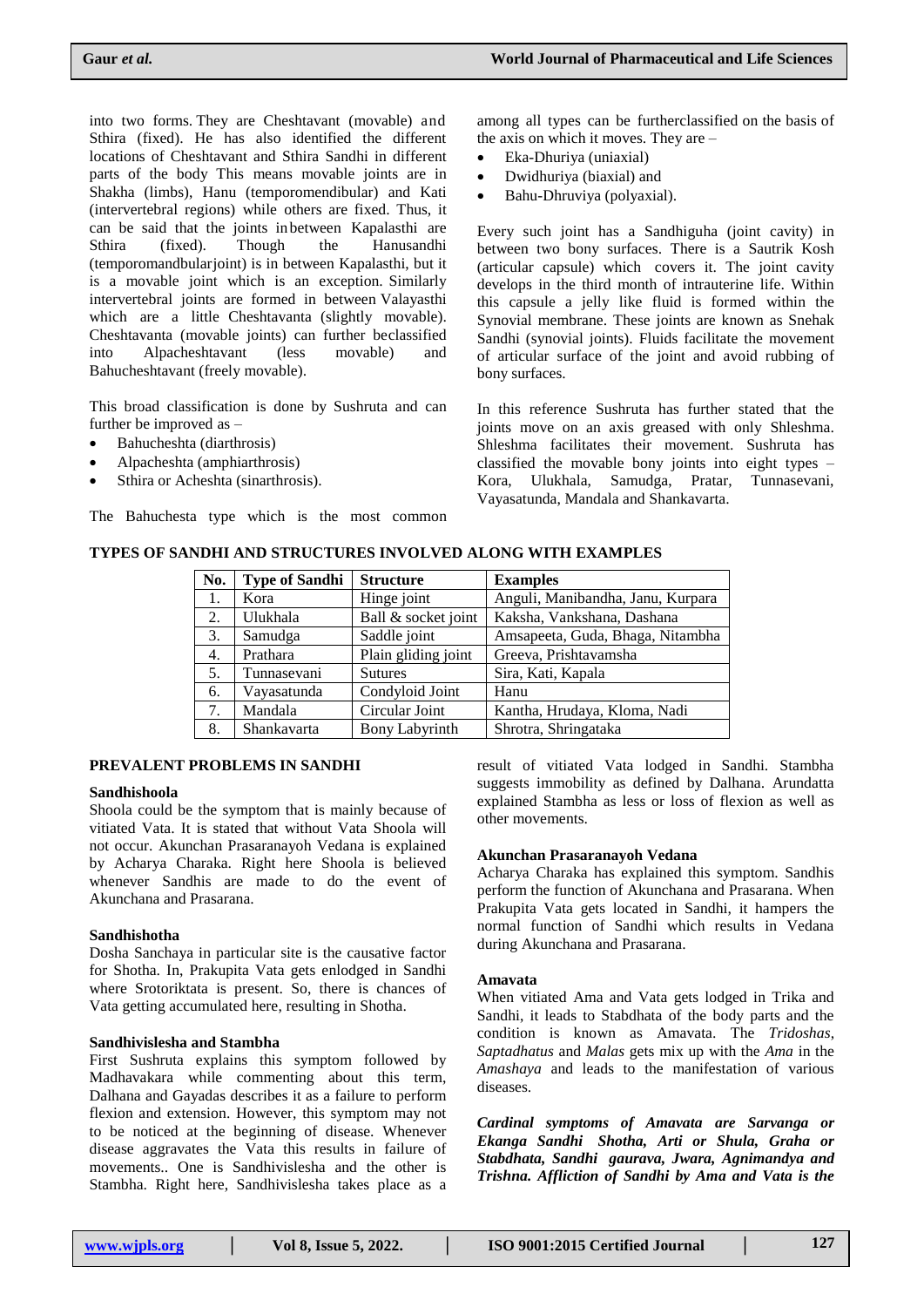*central event in the Samprapti of Amavata. So features of affliction of joint may be considered to be the pratyatma Lakshana or cardinal signs and symptoms of Amavata.*

*Pravruddha Amavata Lakshanas:* It is the advanced stage of disease and very troublesome to patients as well as for physicians. According to *Kriyakala,* it is the worst stage of disease. Articular and Extra-articular feature present in this stage have been elucidated by *Madhavakara, Bhavamishra* and *Yoga Ratnakara.*

# **SAMPRAPTI**

A disease before manifesting itself undergoes different stages of pathogenesis and each disease has a specific way of surfacing and it depends upon many other factors. Understanding of *Samprapti* – the pathogenesis of the disease and *samprapti vighatana* – breaking the chain of the same, is very important in treating a disease and bringing back the *Dhatus* to its normalcy. *Samprapti* is to know the factors responsible for genesis of disease and its complete chronology.

*Amavata* is of five types:

- 1. *Vishtambhi Amavata*: This type of *Amavata* presents with *Shareera Guruta,Adhmana* and *Basti Shoola*.
- 2. *Gulmi Amavata*: *Amavata* having *Jatara garjana, Gulmavat peeda* and *Katijadata* is called as *Gulmi.*
- 3. *Snehi Amavata*: Here, *Gaatra snigdhata, Jaadya, Mandagni* and excretion of *Vijala* and *Snigdha ama* are characteristic.
- 4. *Pakva Amavata*: This variety of *Amavata* presents with excretion of *Shyava vijalapitta* and *Pakva ama* along with *Shrama, Klama* associated with *Basti shoola.*
- 5. *Sarvanga Amavata*: Pricking pain in *Kati pradesha, Prishta, Vaksha,* Pain in *Basti Pradesha, Atopa, Sotha, Sirogourava, Ama Malapravrutti.*

## **Based on prognosis**

Based on the general principle of *Sadhyaasadhyata, Amavata* can be of 2 types:

- 1. *Naveena Amavata*: If the duration of disease is not more than one year, it may be termed as *Naveena Amavata*, which is Sadhya. For the present study *Naveena Amavata* was one of the inclusion criteria.
- 2. *Purana Amavata:* If the duration of the disease is more than one year, it is called

*Purana Amavata*, which is difficult to treat.

## **Classification of Synovial Joints and Their Movements: Structural consideration**

Hyaline (articular) cartilage covers the articular surfaces (occasionally fibrocartilage in certain membrane bones). Articular cartilage is non-nervous, avascular, and elastic. The cartilage, which is lubricated with synovial fluid, produces slippery surfaces for free movement, similar to 'ice on ice.' Fine undulations in the cartilage's surfaceare filled with synovial fluid.

A joint cavity filled with synovial fluid exists between the articular surfaces. An articular disc or meniscus may subdivide the cavity partially or completely.

The articular capsule, which is composed up of a fibrous capsule lined with synovial membrane, surrounds the joint. The fibrous capsule is sensitive to stretches imposed by motions due to its abundant nerve supply. This activates the proper reflexes to protect thejoint from sprains. This is called the 'watch  $-$  dog' action of the capsule. The fibrous capsule is often reinforced by:

Capsular or true ligaments representing thickenings of the fibrous capsule The accessory ligaments (distinct from fibrous capsule) which may be intra or extracapsular.

Except for the articular surface covered by hyaline cartilage, the synovial membrane linesthe entire interior of the joint. The synovia or synovial fluid is a slimy viscous fluid secretedby the membrane that lubricates the joint and nourishes the articular cartilage. The viscosityof the fluid is caused by hyaluronic acid released by synovial membrane cells. The synovial joints always permit for varying degrees of movement.

Structures present in the synovial joints are,

- 1. Articular cartilage
- 2. Synovial fluid
- 3. Intra articular space
- 4. Joint capsule and synovial membrane.

## **Articular Cartilage**

In synovial joint articular surface is covered with a layer of articular cartilage. It provides a smooth bearing surface so that with the movement, bone glide effortlessly over each other. Articular cartilage prevents concentration of stress, so thebones do not shatter when the joint is loaded.

#### **Synovial Fluid**

Surface of articular cartilage is separated by Synovial fluid. It is basically ultra filtrate of plasma into which synovial cells secrete Hyaluronan and Proteoglycan. It lubricates the joint.

#### **Intra articular discs**

Intra articular disc are the two fibro cartilaginous disc which is present within the joint space. It acts as a shock absorber.

## **Joint Capsule**

Joint capsule is a fibrous structure, richly supplied by blood vessels, lymphatics and nerves. It joins two bones of synovial joint. Ligaments and a regional thickening of joint capsule stabilize the joint. Inner surface is lined by synovialmembrane.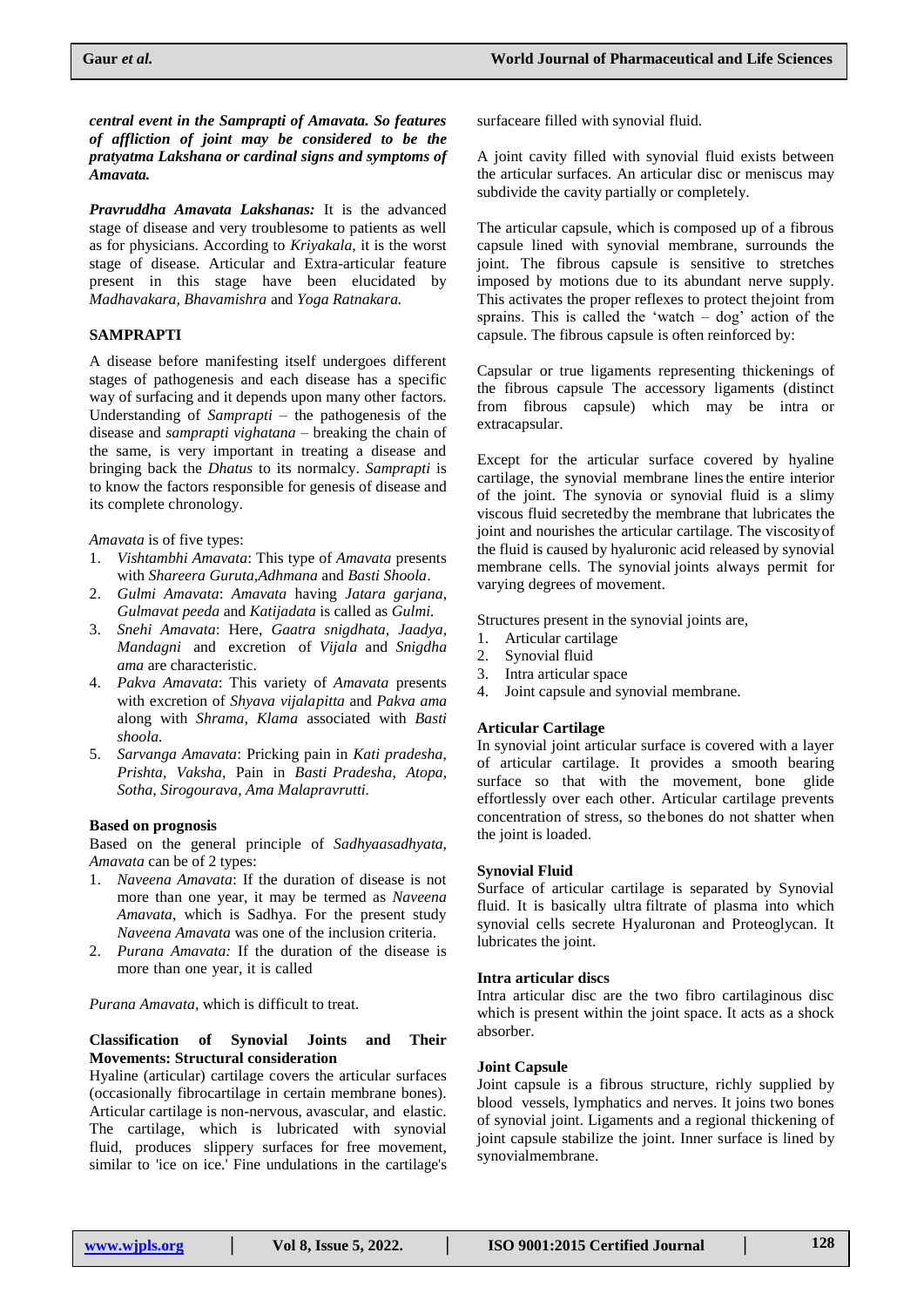

## **Synovial membrane**

This membrane contains outer layer of blood vessels and loose connective tissues. Inner layer consists of Type A and Type B synoviocytes. Most of the inflammatory and degenerative joint diseases are associated with thickening of synovial membrane and infiltration by lymphocytes, macrophages.

#### **Rheumatoid arthritis**

Rheumatoid arthritis is a chronic inflammatory disorder that can affect more than just joints. In some people, the condition can damage a wide variety of body systems, including the skin, eyes, lungs, heart and blood vessels. An autoimmune disorder, rheumatoid arthritis occurs when the immune system mistakenly attacks own body's tissues. Unlike the wear-and-tear damage of osteoarthritis,

**Signs and symptoms** of rheumatoid arthritis may include:

- Tender, warm, swollen joints
- Joint stiffness that is usually worse in the mornings and after inactivity

• Fatigue, fever and loss of appetite

Early rheumatoid arthritis tends to affect the smaller joints first — particularly the joints that attach the fingers to the hands and toes to feet. As the disease progresses, symptoms often spread to the wrists, knees, ankles, elbows, hips and shoulders. In most cases, symptoms occur in the same joints on both sides of the body. Rheumatoid arthritis signs and symptoms may vary in severity and may even come and go. Periods of increased disease activity, called flares, alternate with periods of relative remission — when the swelling and pain fade or disappear. Over time, rheumatoid arthritis can cause joints to deform and shift out of place.

#### **Etiology of Rheumatoid Arthritis**

This is perhaps the most common form of inflammatory Arthropathy seen in India. Among adult population below the age of 50 years, this is the most common form of Arthritis which results in the joint damage and physical disability. Because it is a systemic disease, Rheumatoid Arthritis.



@ MAYO FOUNDATION FOR MEDICAL EDUCATION AND RESEARCH. ALL RIGHTS RESERVED